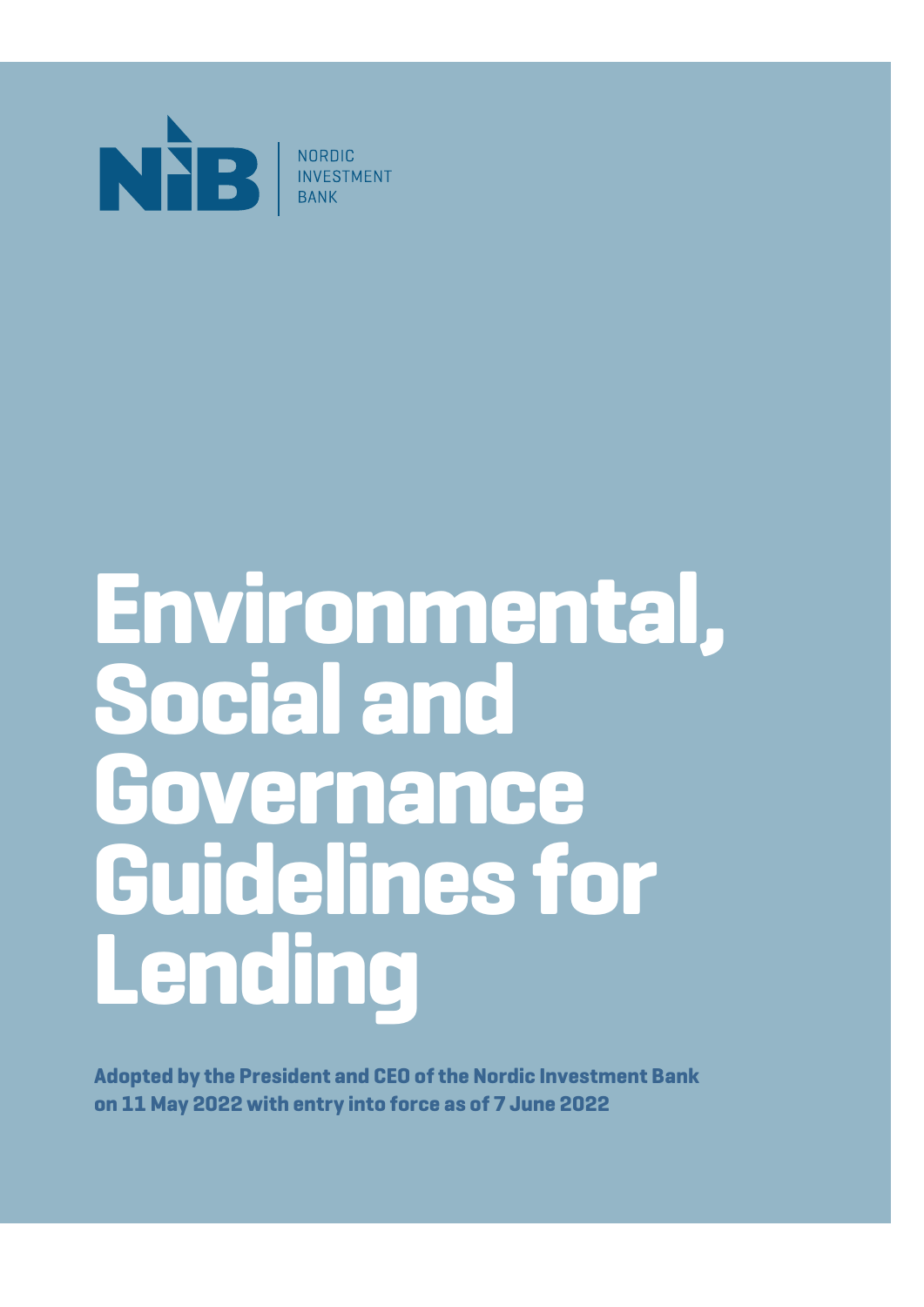#### Adopted by

Entry into force Version and adoption date

Document ownership Implementation responsibility Control responsibility

Review cycle Replaced document President and CEO of the Nordic Investment Bank 7 June 2022 Version 1 adopted on 11 May 2022

Sustainability and Mandate Unit Lending Department Integrity and Compliance Office

At least every three years Sustainability Guidelines of 21 March 2012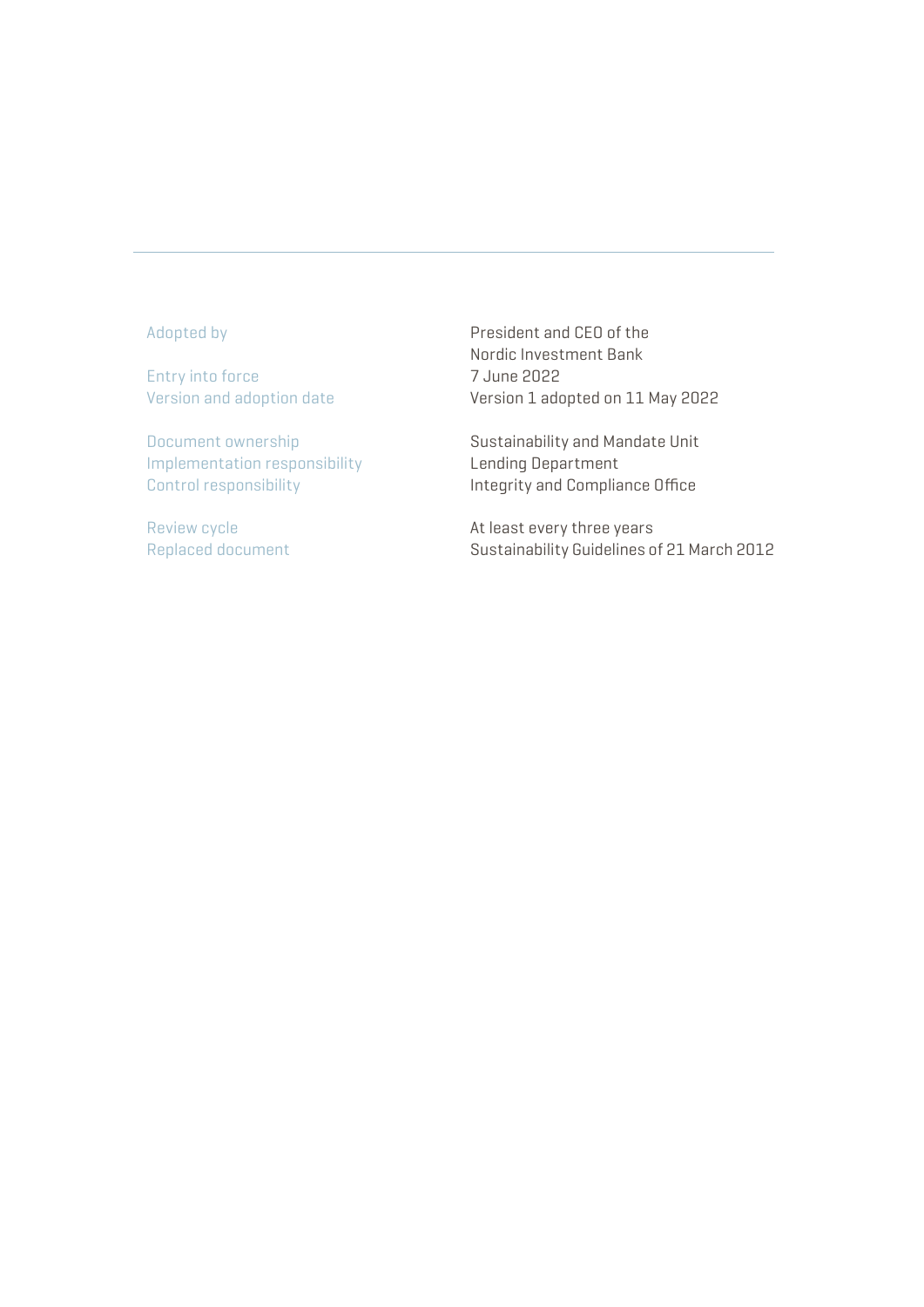# **Contents**

| 1                        |  |
|--------------------------|--|
| 2                        |  |
|                          |  |
|                          |  |
|                          |  |
|                          |  |
|                          |  |
|                          |  |
|                          |  |
|                          |  |
|                          |  |
|                          |  |
|                          |  |
|                          |  |
|                          |  |
|                          |  |
|                          |  |
|                          |  |
| 3                        |  |
| $\overline{\mathcal{L}}$ |  |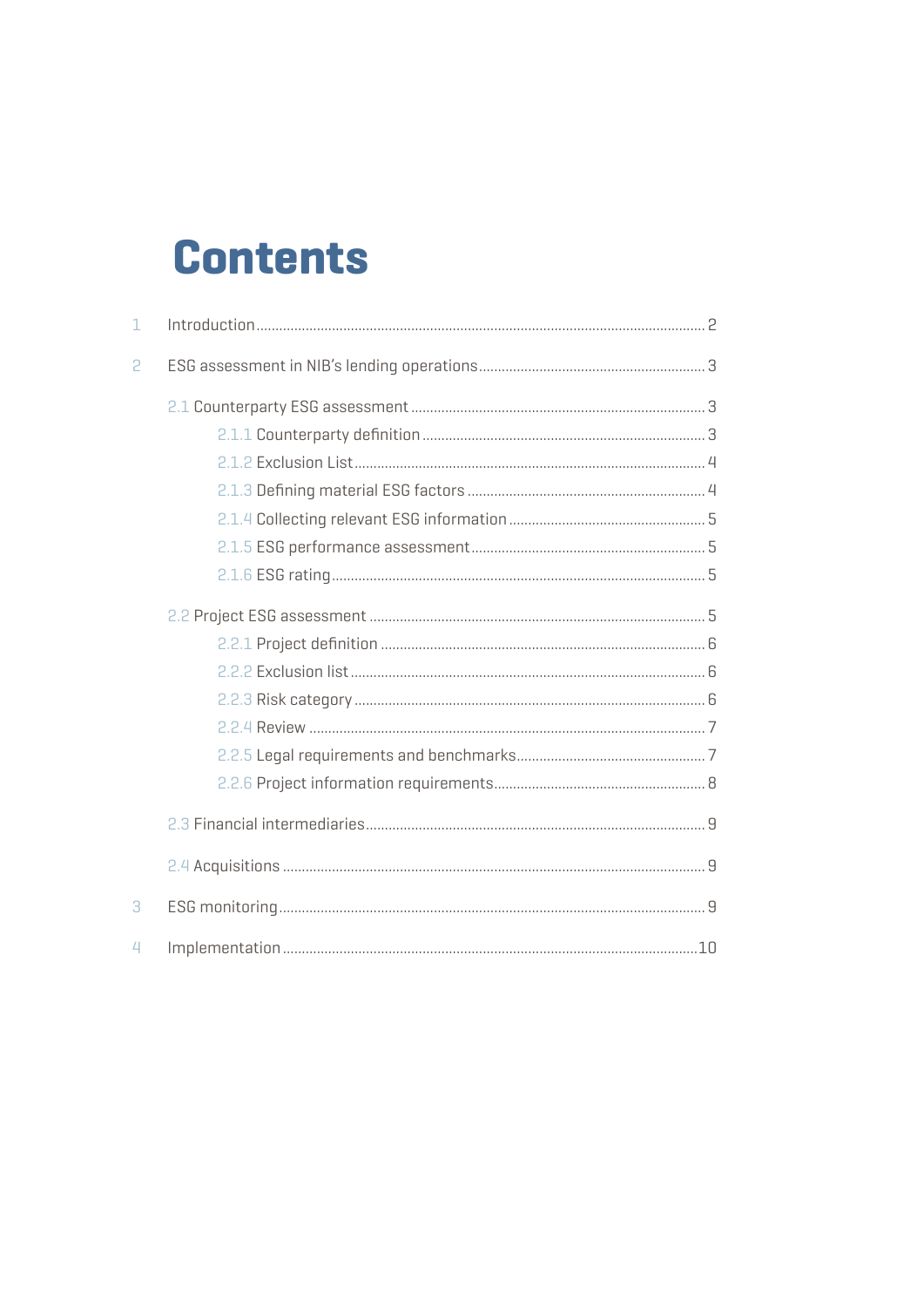# <span id="page-3-0"></span>**1 Introduction**

The Nordic Investment Bank ("NIB") is the international financial institution of the Nordic and the Baltic countries. NIB's vision is a prosperous and sustainable Nordic-Baltic region. In line with its mission, NIB's mandate is to finance projects that improve productivity and benefit the environment of the Nordic and Baltic countries. To ensure that projects proposed for NIB financing fulfil the mandate, all projects undergo a mandate rating prior to the credit decision.

A parallel process, as described in these Guidelines, is the Environmental, Social and Governance (ESG) assessment that focuses on ensuring compliance with NIB's Sustainability Policy, including the Exclusion List, and provides guidance on ESG factors on both the project and counterparty level.

NIB applies risk-based due diligence to assess any potential significant negative environmental, social and governance aspects of projects. Within the scope of the due diligence, all projects are reviewed for their compliance with international and/or national legislation, regulations, and standards.

NIB assesses its counterparties' ESG performance using external data providers and information from direct client engagement. As the integration of sustainability into the operations of NIB's clients becomes increasingly relevant, NIB expects its clients to manage these issues effectively and to have clear strategies in place to further integrate sustainability in their business models.

On both the project and counterparty level, ESG assessments form an integral part of the Bank's credit process and decision-making, including adherence to other relevant NIB policies, and considerations are brought to the attention of the decision-making bodies of NIB.

As stated in the Sustainability Policy, a credit proposal can be rejected on the grounds of non-compliance to the Policy, whether at the project or client level. These Guidelines supplement and detail the requirements set out in the Policy.

The hierarchy of the governing documents for NIB's ESG review is detailed in the figure below. The overarching Sustainability Policy, including its Exclusion List, governs all the activities of the Bank. The ESG Guidelines cover the ESG aspects for NIB's Lending operations. Documents related to the ESG aspects for Treasury and Internal operations can be found here [\(www.nib.int\)](http://www.nib.int).

| <b>NIB's Sustainability Policy &amp; Exclusion List</b> |                                     |                               |  |
|---------------------------------------------------------|-------------------------------------|-------------------------------|--|
| <b>Lending</b><br>operations                            | <b>Treasury</b><br>operations       | <b>Internal</b><br>operations |  |
| <b>ESG Guidelines</b><br>for Lending                    | Responsible<br>Investment Framework | Procurement<br><b>Rules</b>   |  |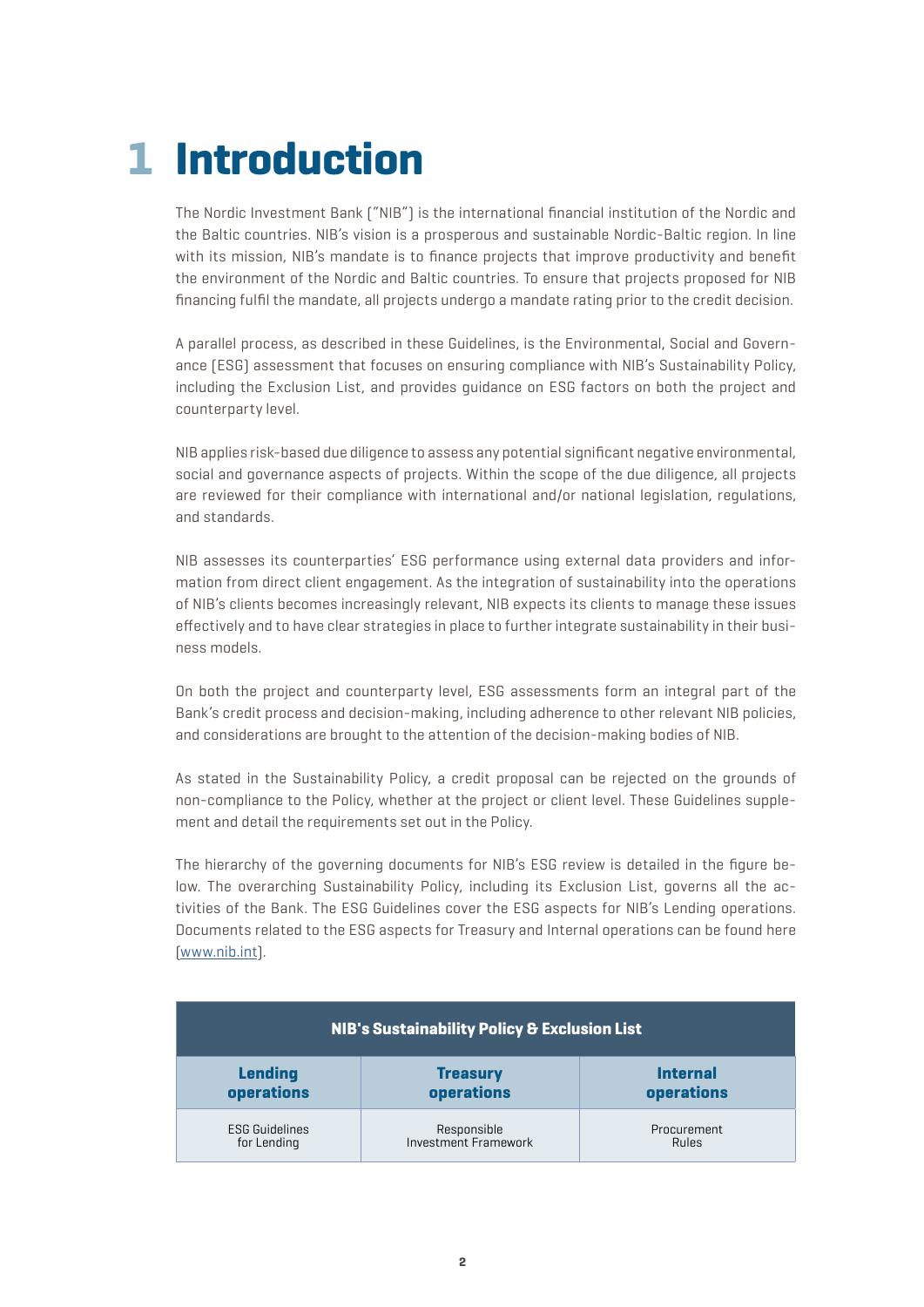# <span id="page-4-0"></span>**2 ESG assessment in NIB's lending operations**

NIB believes that economic growth and sustainable development can go hand-in-hand and that taking environmental, social and governance aspects into account is consistent with sound business practice and enhances both NIB's and the client's competitive advantage. NIB commits to supporting its clients by sharing knowledge to foster sustainability and ESG integration. Thus, the overarching purpose of NIB's ESG assessment is, through dialogue, to elevate ESG issues in the counterparty's organisations and projects, improve the client's sustainability performance and support the effective implementation and execution of projects.

Further objectives of the ESG assessments are to understand:

- **•** the possible risks and opportunities, and to ensure that all material issues and relevant impacts are sufficiently well considered;
- **•** the extent to which counterparties are resilient to environmental and societal changes;
- **•** the commitments and performance towards fulfilling environmental objectives and global and regional climate targets in alignment with the Paris agreement; and
- **•** key corporate governance topics, including sustainability related governance.

# **2.1 Counterparty ESG assessment**

NIB's ESG counterparty assessment follows the principles and commitments detailed in the Sustainability Policy. Those are reflected in the dialogue with NIB's clients as part of our lending operations. The counterparty ESG assessment is performed prior to the credit decision. The assessment includes the following key components:



### **2.1.1 Counterparty definition**

The ESG assessment is performed for the counterparty and is seen as the most relevant considering the ESG risks and opportunities. For corporates, it is crucial to identify which company in the corporate structure represents the actual risk of the counterparty. The review boundaries may need to be more extensive than that of the counterparty and include the relevant related entities. The counterparty can be the borrower or risk owner, and in some cases, both entities may be analysed.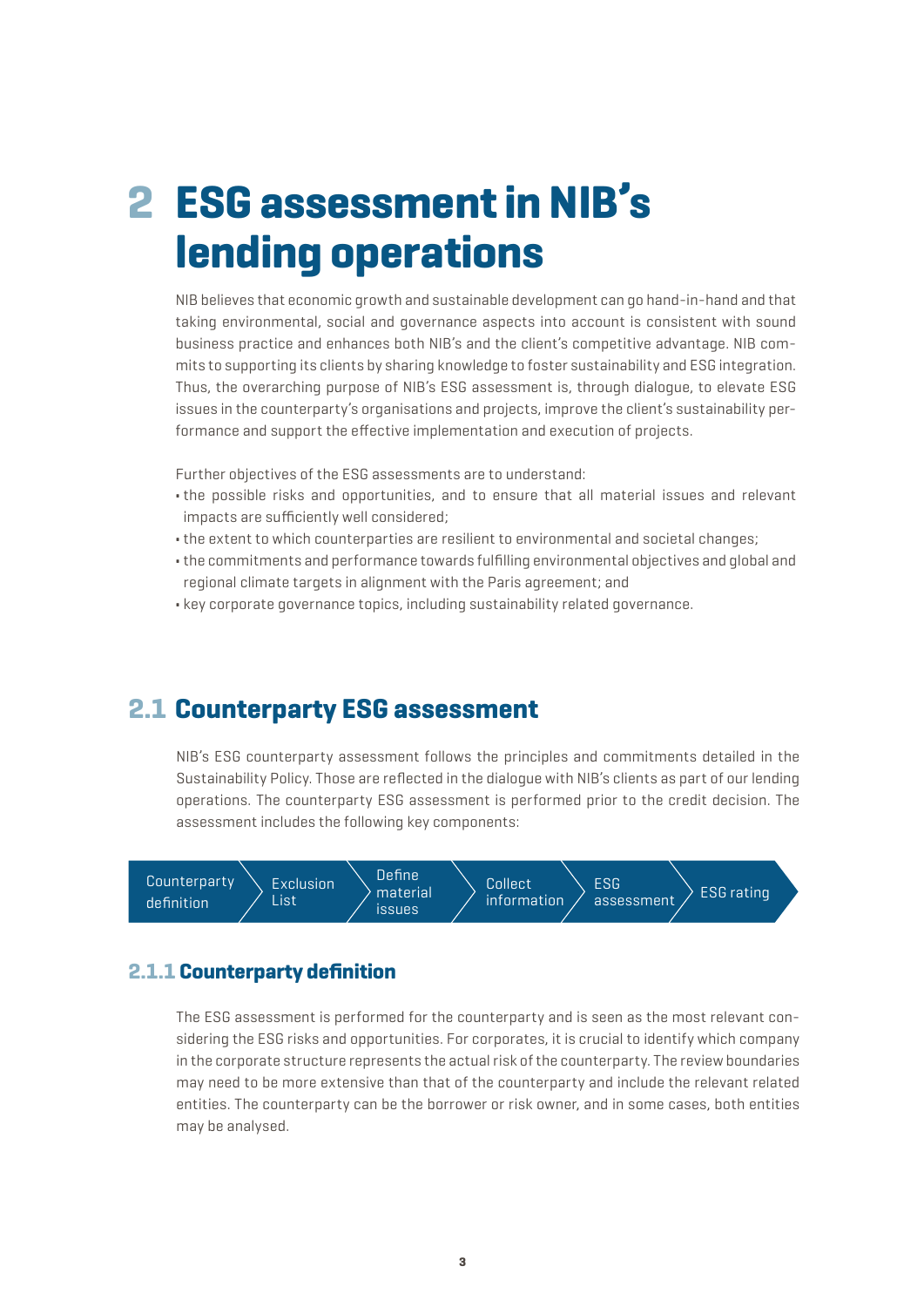### <span id="page-5-0"></span>**2.1.2 Exclusion List**

The review on the counterparty level includes a check of its activities against the NIB Exclusion List for activities, as defined in the Sustainability Policy. NIB will not knowingly be involved with counterparties engaged in activities listed in the Exclusion List.

### **2.1.3 Defining material ESG factors**

NIB uses the concept of materiality when identifying environmental, social and governance factors to be assessed.

Materiality is the principle of defining the issues that matter most to the business and its stakeholders. These material issues can be due to historical or current activities or may relate to future activities conducted by the counterparties.

NIB uses a risk-based approach when assessing material ESG factors related to the upstream or downstream value chain activities. The material environmental, social and governance factors may also have financial implications. Where ESG risks are or may become financially material, they will be managed in accordance with the Risk Management Policy.

What are considered material ESG factors varies between different sectors and businesses. In general, material ESG factors are related, but not limited, to the following:

- **•** Environment: climate, pollution and waste, biodiversity and resource efficiency
- **•** Social: laws and regulations regarding human rights, health and safety, and fair market practices
- **•** Governance: board composition and diversity, remuneration principles and risk management

NIB utilises an internal ESG handbook document when identifying the material ESG issues for different sectors. The handbook includes a description of material ESG issues in a certain sector and provides supporting information on both general and sector-specific ESG questions and indicators.

The handbook is based on NIB's own sectoral and industry expertise and additional supporting information, for example, the Sustainability Accounting Standards Board's Materiality Map. The material ESG issues reflect the sector and relevant regions of NIB's operations. NIB's guidance covers over 20 different sectors, which are the most prominent ones in NIB's lending portfolio.

The handbook includes general ESG factors and questions that are related to the counterparty's ESG performance, strategy and how the business model is aligned with the transition towards a sustainable economy. These general questions form the basis for a systematic counterparty ESG assessment. In addition, sector- and industry-specific guidance assist in a more detailed way which questions and indicators are relevant for the counterparty in question. The questions aim to capture also sector specific opportunities, which are forward-looking by nature.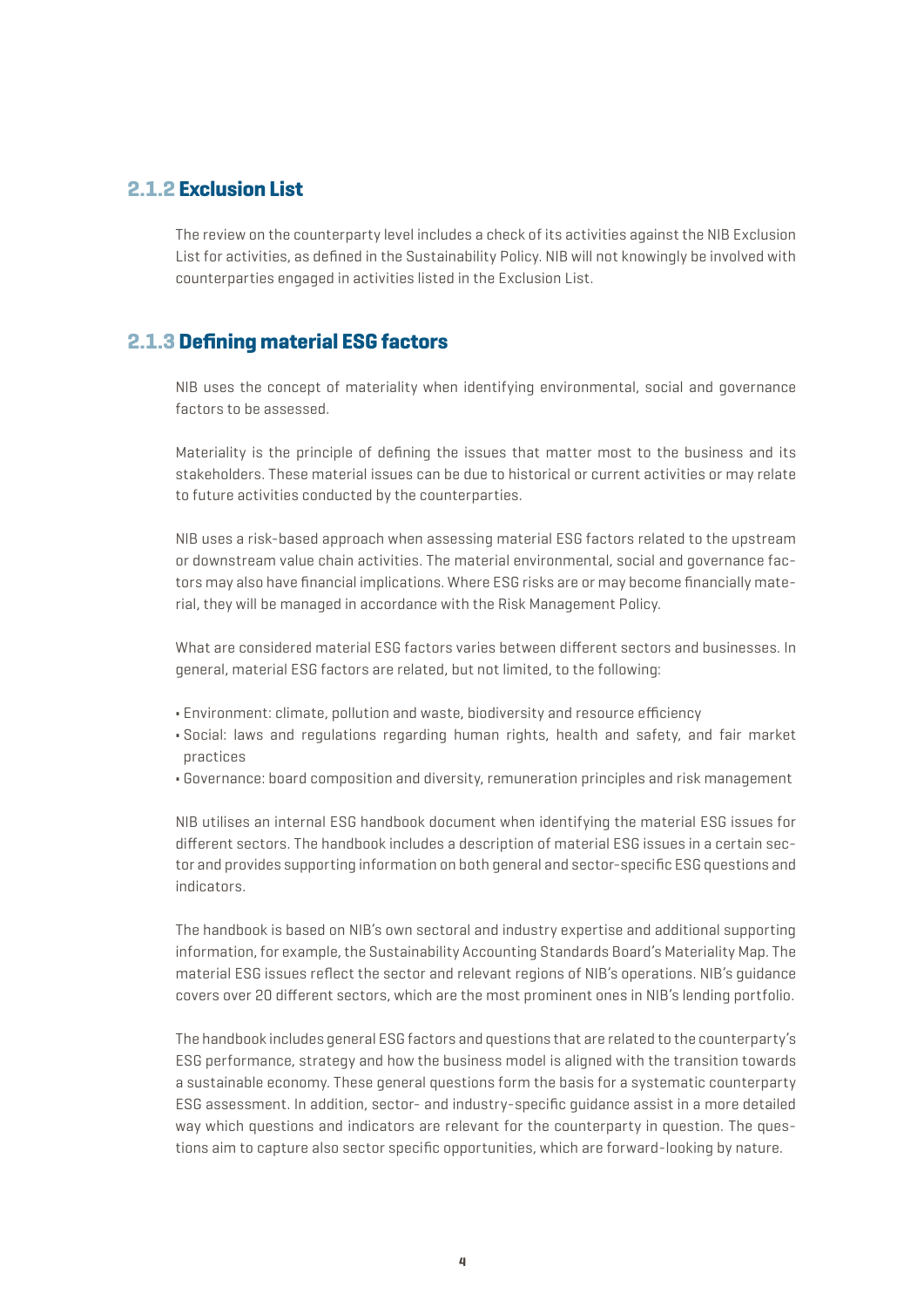# <span id="page-6-0"></span>**2.1.4 Collecting relevant ESG information**

NIB collects applicable benchmark information related to material ESG issues. The benchmarks can consist of sector and industry specific voluntary or regulatory standards including, for example, industry best practices guidelines, EU Taxonomy, EU Emission Trading System product benchmarks and EU Best Available Techniques References. Special emphasis is given to research and scientific reports. In addition, relevant sectoral studies, ESG rating reports and peer assessments are gathered from internal sources and multiple external ESG service providers.

The sector and business size of the counterparty may affect the ESG information available. Irrespective of the size of the counterparty, NIB engages in client dialogue during the credit process. It is more likely that an external ESG rating is available for a large and listed company. When external ESG reports are available, NIB uses the information as part of its proprietary counterparty assessment. However, NIB does not limit itself to publicly disclosed information, but also collects non-public information in client interaction.

#### **2.1.5 ESG performance assessment**

When performing the assessment NIB aims to benchmark the client's performance and commitments on material ESG issues compared to its best-suited peers (e.g. sectoral, geographical), industry standards and science.

Climate risks and opportunities are reviewed in each transaction. NIB assesses the client's decarbonisation targets and transition strategy to reach alignment with the Paris Agreement.

### **2.1.6 ESG rating**

The outcome of the counterparty assessment is a qualitative rating included in the credit proposal. The qualitative rating is presented separately for environment, social and governance. NIB can reject a loan on the grounds of inadequate counterparty ESG performance.

# **2.2 Project ESG assessment**

NIB requires all the projects it finances to comply with the legal requirements defined in this document (see section 2.2.5). In addition to the core investment, a project comprises of all the additional components that are required to achieve the core project's scope.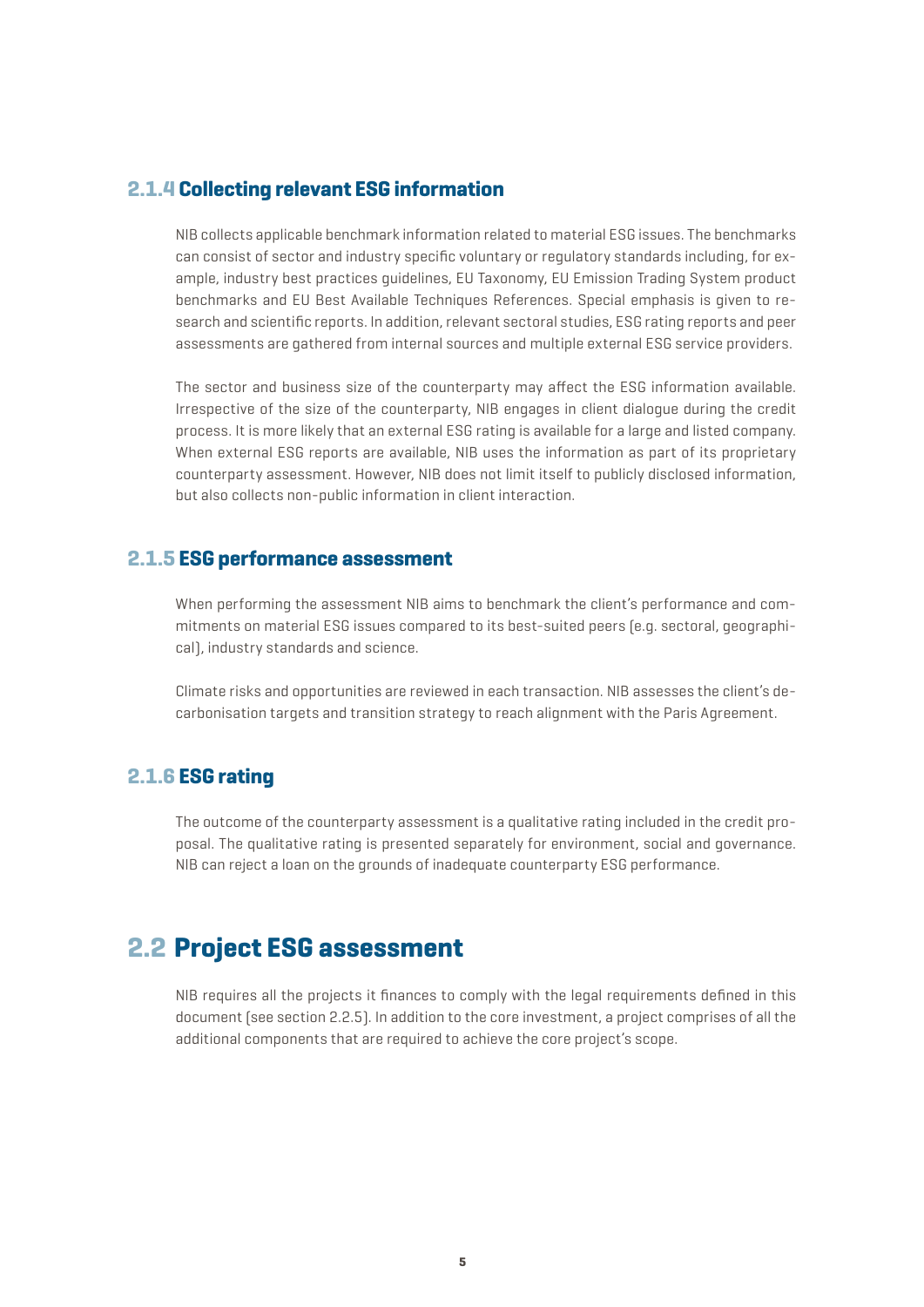<span id="page-7-0"></span>A proposed project can be rejected due to non-compliance with NIB's Sustainability Policy, including the Exclusion List and the requirements set out in these Guidelines.

The review includes the following key components:



# **2.2.1 Project definition**

The environmental, social and governance review relates to the entire project and its sphere of influence. To fully include all potential impacts and risks of the project in the review, its boundaries may need to be more extensive than the actual project definition. Furthermore, the scope of the review may be expanded to the related business activities and value chains of the project.

NIB finances investment projects. An investment or a set of investments is a project if it meets the following general criteria. The investments should:

- **•** be quantified in monetary terms;
- **•** have a clearly described objective that preferably is measurable; and
- **•** have a specified timeframe for implementation and execution.

# **2.2.2 Exclusion list**

The review on a project level includes a check against the NIB Exclusion List for activities, as defined in the Sustainability Policy. NIB will not knowingly be involved with projects engaged in activities listed in the Exclusion List.

### **2.2.3 Risk category**

All projects are categorised according to the significance of their likely negative environmental and social impact. The basis for the categorisation is the European Union (EU) Environmental Impact Assessment (EIA) Directive with annexes ([https://eur-lex.europa.eu/legal-content/EN/](https://eur-lex.europa.eu/legal-content/EN/TXT/?uri=CELEX:32014L0052) [TXT/?uri=CELEX:32014L0052](https://eur-lex.europa.eu/legal-content/EN/TXT/?uri=CELEX:32014L0052)).[https://ec.europa.eu/environment/eia/pdf/EIA\\_Directive\\_in](https://ec.europa.eu/environment/eia/pdf/EIA_Directive_informal.pdf)[formal.pdf](https://ec.europa.eu/environment/eia/pdf/EIA_Directive_informal.pdf)

The categories are:

- **• Category A Projects**: Projects with likely significant adverse environmental and social im pacts that are diverse, irreversible or unprecedented, Annex I in the EU EIA Directive. Will require a full EIA process.
- **• Category B Projects**: Projects with likely limited environmental and social impacts, generally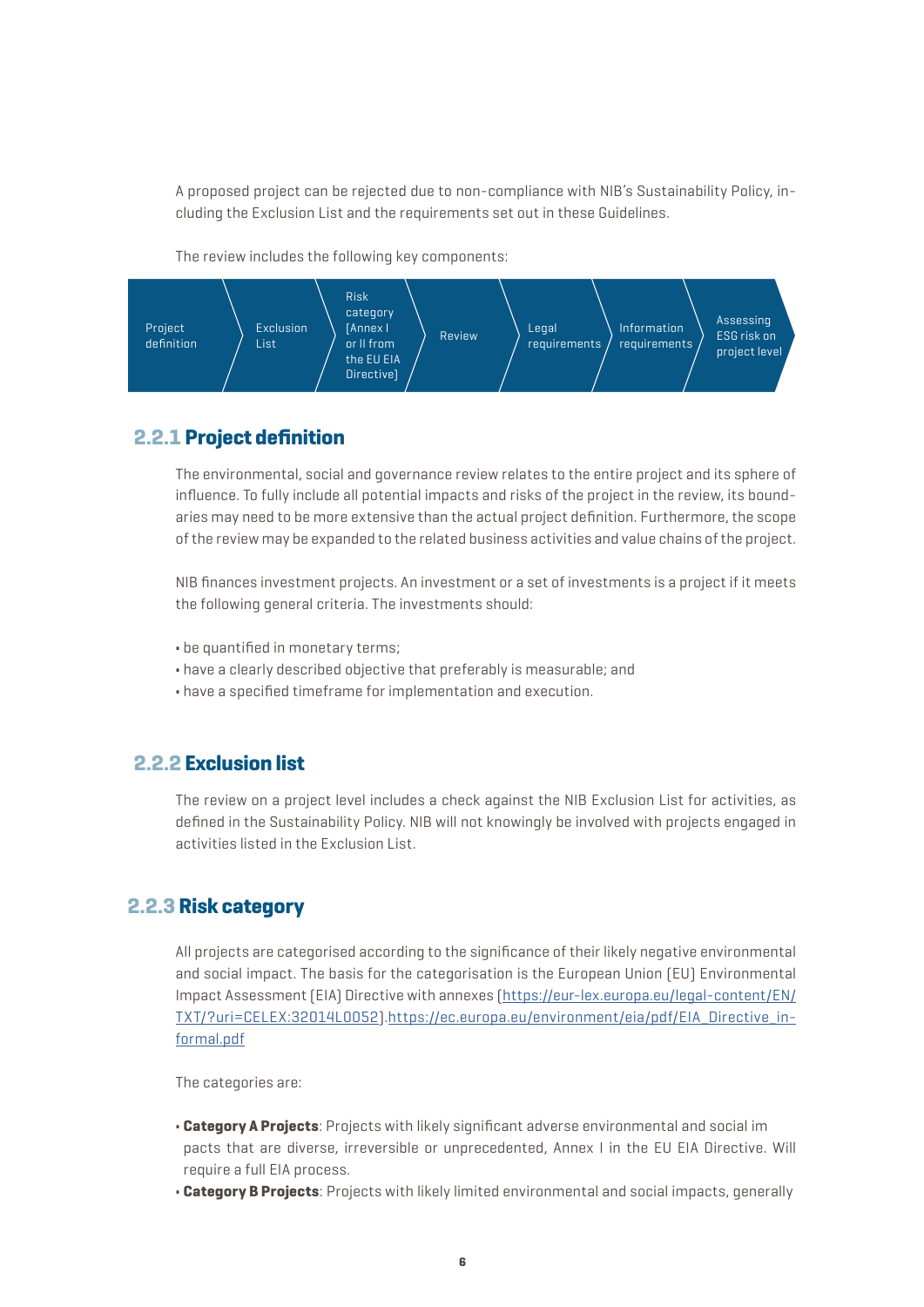<span id="page-8-0"></span>site-specific, largely reversible and readily addressed through mitigation measures, Annex II in the EU EIA Directive. Will require a focused environmental assessment.

**• Category C Projects**: Projects with likely minimal or no negative environmental and social impact. No formal requirement for an environmental assessment.

# **2.2.4 Review**

The review should be appropriate to the nature and scale of the project, and proportional to the level of risks and impacts and follows the sequence outlined below (for Category A and B projects):

- **•** Projects with granted, in force environmental permits, concessions or equivalent licences to operate: The client is only required to demonstrate and supply to NIB the related EIA or equivalent and all applicable environmental permits. In these cases, limited or no further reviews are conducted by NIB. NOTE: This is only applicable for projects located in countries governed by EU legislation, also including countries within the European Economic Area (EEA). Projects located outside EU legislation are always reviewed by NIB to ensure minimum safeguards such as compliance with applicable laws, regulations, or other sustainability standards.
- **•** Projects with the EIA or equivalent concluded, and permit, concession or equivalent licences to operate submitted but not granted: A full review is conducted by NIB to verify adherence with applicable laws, regulations or other sustainability standards.
- **•** Projects with the EIA or equivalent process initiated but no EIA concluded: A concluded EIA and submitted permit application are a prerequisite for NIB to be able to review the projects sustainability performance and make a credit decision.

A site visit and interviews with relevant stakeholders will normally form part of all Category A and B projects, unless the first requirement above is fulfilled. In case of complex social or governance issues, a review of documentation and a site visit may also be required for Category C projects.

Information relating to Category A projects are made publicly available for comments to NIB in the form of a short description of the project. Project descriptions are available at [www.nib.int](http://www.nib.int) according to NIB's Disclosure Policy.

# **2.2.5 Legal requirements and benchmarks**

Managing the environmental, social and governance aspects of projects in a manner consistent with applicable laws, regulations, standards and NIB's Sustainability Policy and ESG Guidelines is the responsibility of the clients.

NIB is a signatory to the European Principles for the Environment (EPE), which promotes sustainable development and the protection and improvement of the environment. The EPE is based on the environmental principles, practices and standards of the European Union and applies the "polluter pays principle". The ambition of NIB is to apply the EPE to projects in all the countries in which the Bank operates.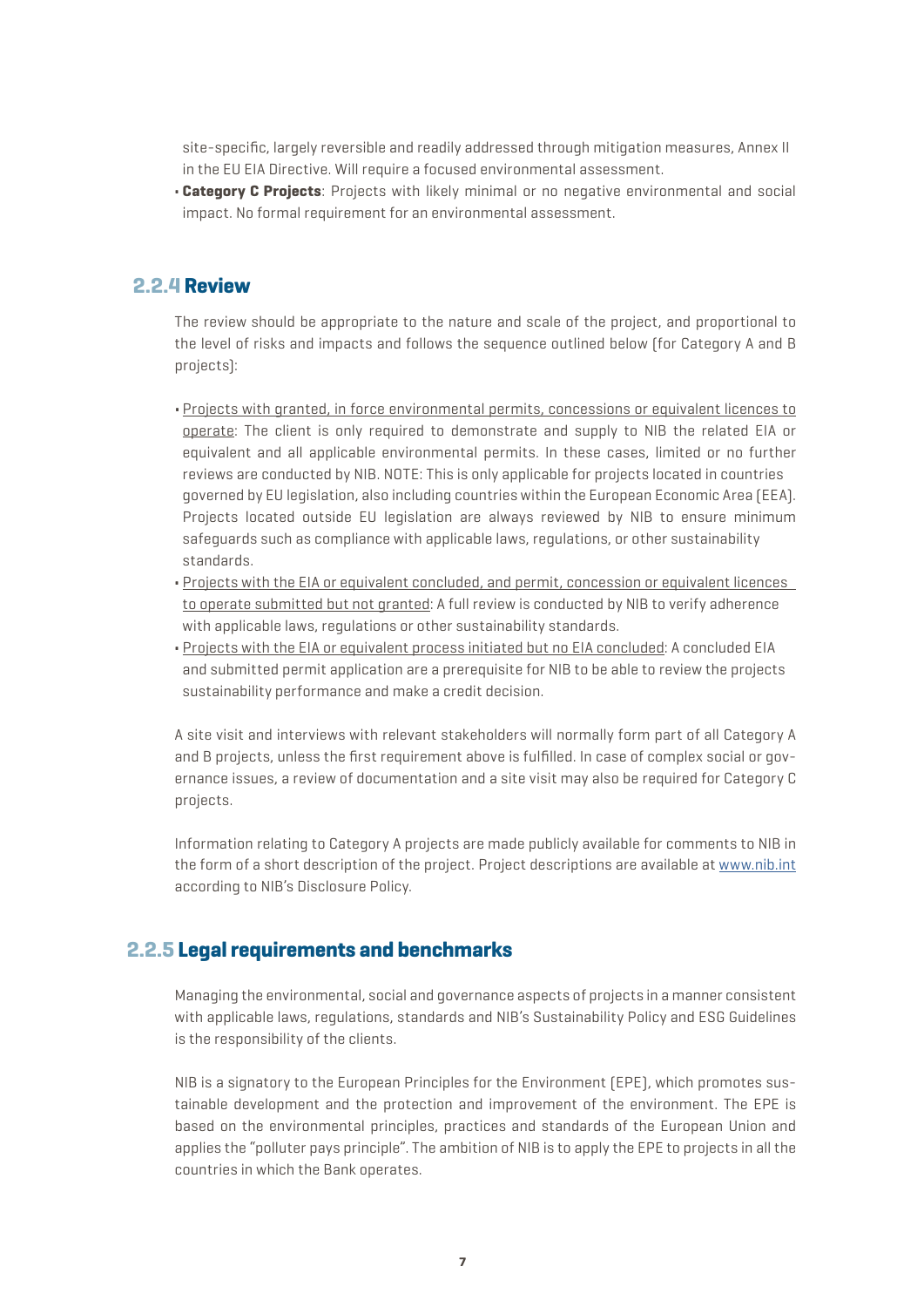<span id="page-9-0"></span>Of the relevant EU legislation, particular emphasis is given to the EU acquis related to environmental assessment and protection [\(https://ec.europa.eu/environment/index\\_en](https://ec.europa.eu/environment/index_en)) and EU legislation on safety and health at work ([https://osha.europa.eu/en/safety-and-health-legislation\)](https://osha.europa.eu/en/safety-and-health-legislation).

Projects should also comply with any obligations and standards enshrined in relevant Multilateral Environmental Agreements (MEAs). A benchmark reference often applied in NIB's projects is the Helsinki Commission (HELCOM) recommendations for discharges to the Baltic Sea. See also the Sustainability Policy.

Other benchmarks are the World Bank Group policies and Guidelines, including the IFC Performance Standards, or other equivalent international standards.

#### **2.2.6 Project information requirements**

The client is responsible for supplying NIB with all the required information. The type and need of information depend among other issues on the risk categorisation (see section 2.2.3) of the project.

Depending on risk categorisation of projects, the information to be supplied to NIB should include but not be limited to:

- **•** A detailed project description
- **•** An environmental impact assessment (EIA) in accordance with the requirements in the EU EIA Directive or a description of potential significant environmental, social or governance impacts
- **•** Quantification of the project's impacts on greenhouse gas emissions (Scope 1, 2 and 3) and other relevant emissions and discharges to the environment
- **•** The client must demonstrate that all applicable permits and licences relating to environmental and/or social aspects are in force for the project. In case of pending permits, a satisfactory plan for obtaining permits needs to be demonstrated.
- **•** An environmental and social management plan for project where relevant issues have been identified and where proper frameworks are not in place (usually required for project finance and non-member country lending)
- **•** For large and complex Category A projects outside EU legislation, NIB reserves the right to request the client to engage an independent social or environmental expert, not directly associated with the client or the project, to review and give a second opinion of the EIA. The EIA should not be carried out and reviewed by the same party.

Furthermore, in the case of co-financing with other international financial institutions (IFI), NIB will work together with the other partners to agree to a common approach and sharing of information for the project.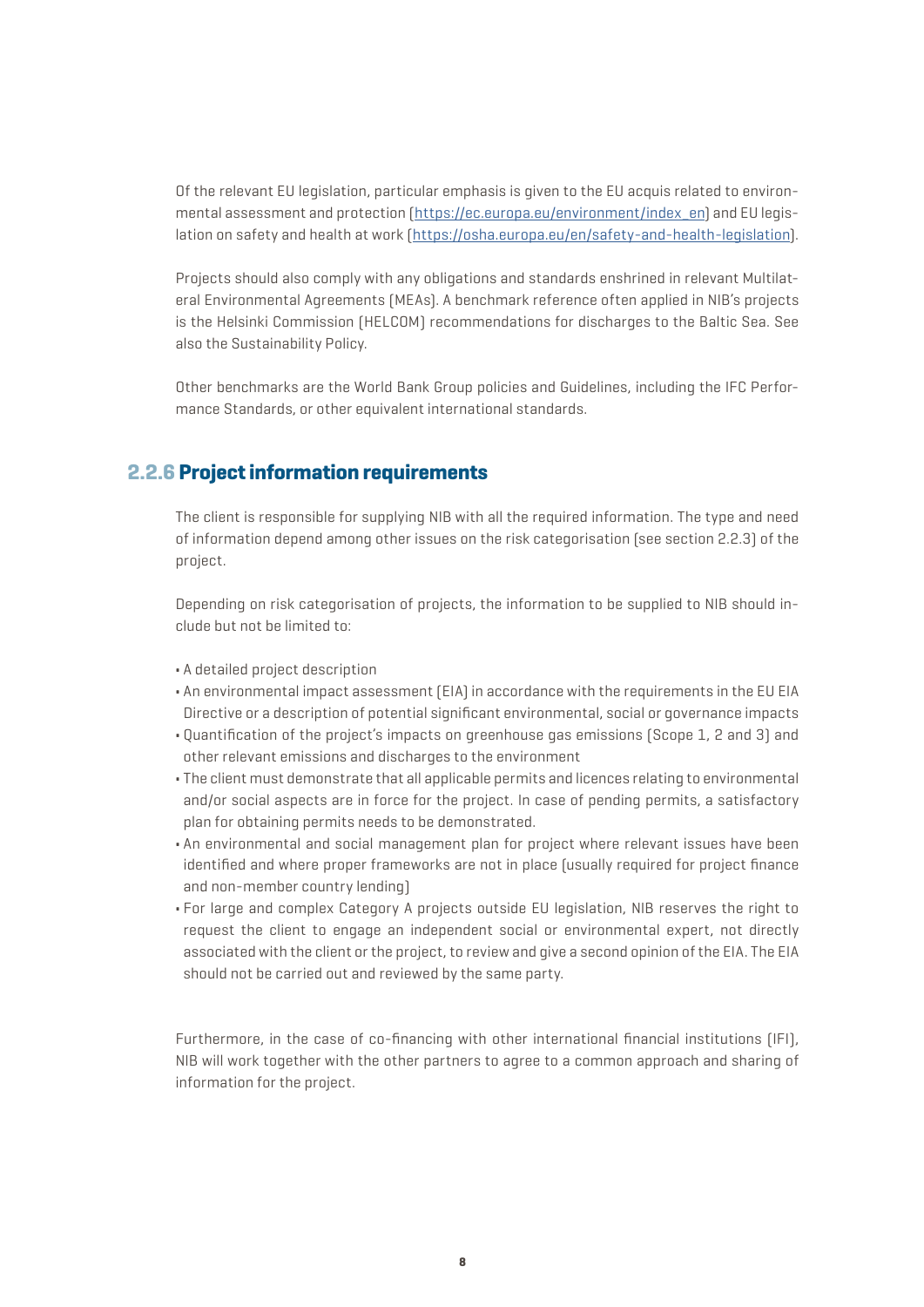# <span id="page-10-0"></span>**2.3 Financial intermediaries**

NIB will perform an ESG counterparty and project assessment when engaging with a financial intermediary (FI). NIB seeks to ensure that ESG project requirements are implemented equally well in allocations under NIB's loan with the FI. NIB delegates part of the responsibility for the ESG assessments to the FIs. The extent to which the review can be delegated to the FI will depend on the ESG risks associated with each allocation under NIB's loan with the FI.

Category A projects implemented under a loan programme must always be reviewed by NIB.

# **2.4 Acquisitions**

When NIB finances an acquisition, the assets and the related activities acquired must comply, as all other NIB-financed projects, with the Sustainability Policy, Exclusion List and the ESG Guidelines.

In case of acquisitions there is sometimes a need for a due diligence. Due diligence is also conducted to assess the risk of environmental liabilities from impacts of past and current operations of existing projects and company facilities. The clients ESG performance related to acquisitions will be assessed as part of the ESG performance of counterparties.

NIB will also take into consideration environmental liability risks that it may face through pledges and collateral, such as becoming responsible for polluted property or real estate.

# **3 ESG monitoring**

The need for monitoring is assessed as part of NIB's ESG assessment. The Bank expects the clients to follow the Sustainability Policy including the Exclusion List and ESG Guidelines throughout the engagement with NIB and provisions entitling NIB to monitor and visit projects are incorporated in the loan agreement.

If the client is found to be in non-compliance with agreed ESG undertakings in the loan agreement during the tenor of the NIB loan, NIB will engage with the client to address the concerns found.

NIB has a Complaints process regarding non-compliance of counterparties and projects where acomplaint can be filed ([https://www.nib.int/contacts/](https://www.nib.int/contacts/report-misconduct-corruption-and-non-compliance) [report-misconduct-corruption-and-non-compliance](https://www.nib.int/contacts/report-misconduct-corruption-and-non-compliance)).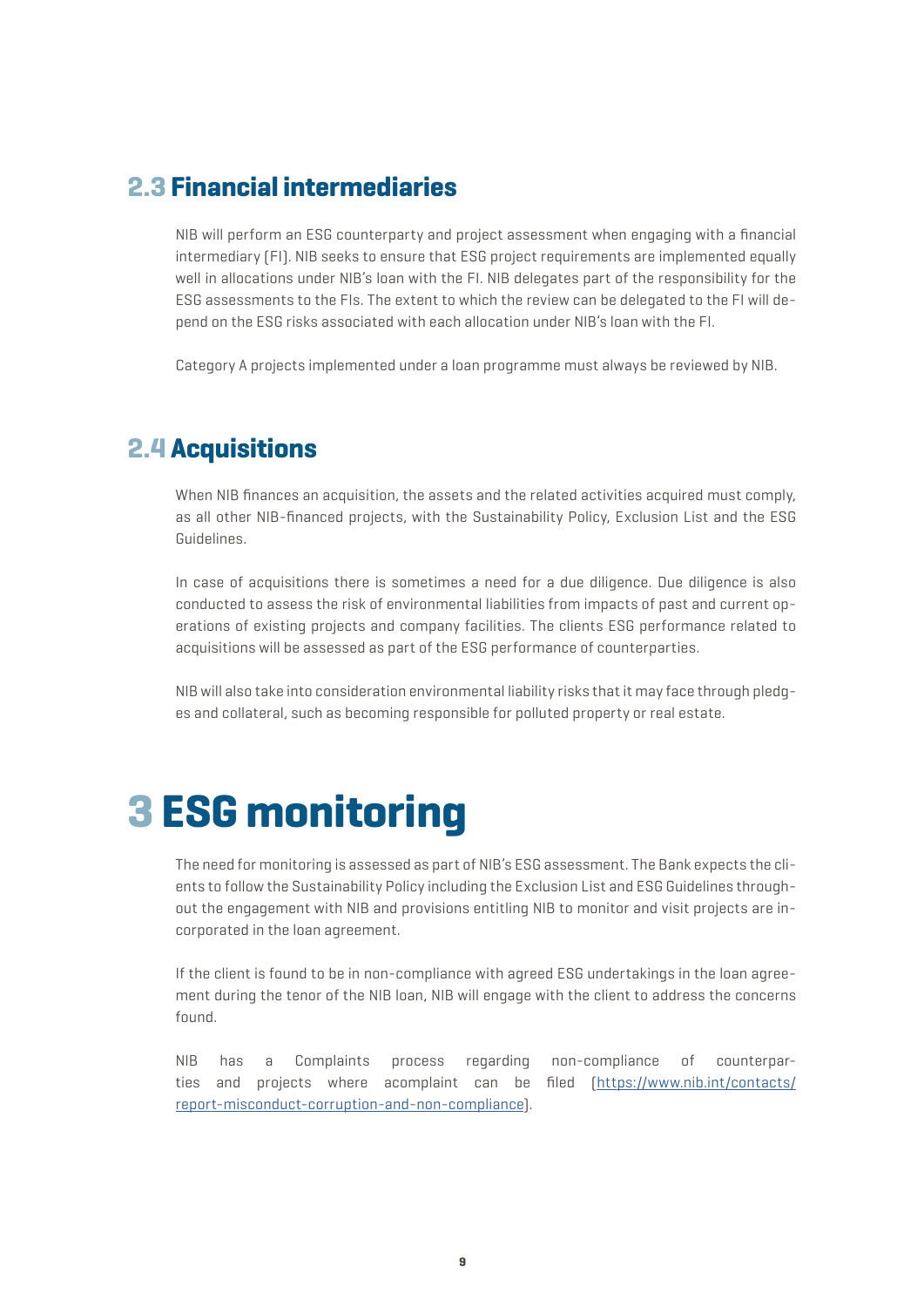# <span id="page-11-0"></span>**4 Implementation**

The primary responsibility for implementing the ESG Guidelines for Lending rests with the Lending Department. The Sustainability and Mandate Unit is responsible for updating of the ESG Guidelines for Lending and supports, as an expert function, its implementation.